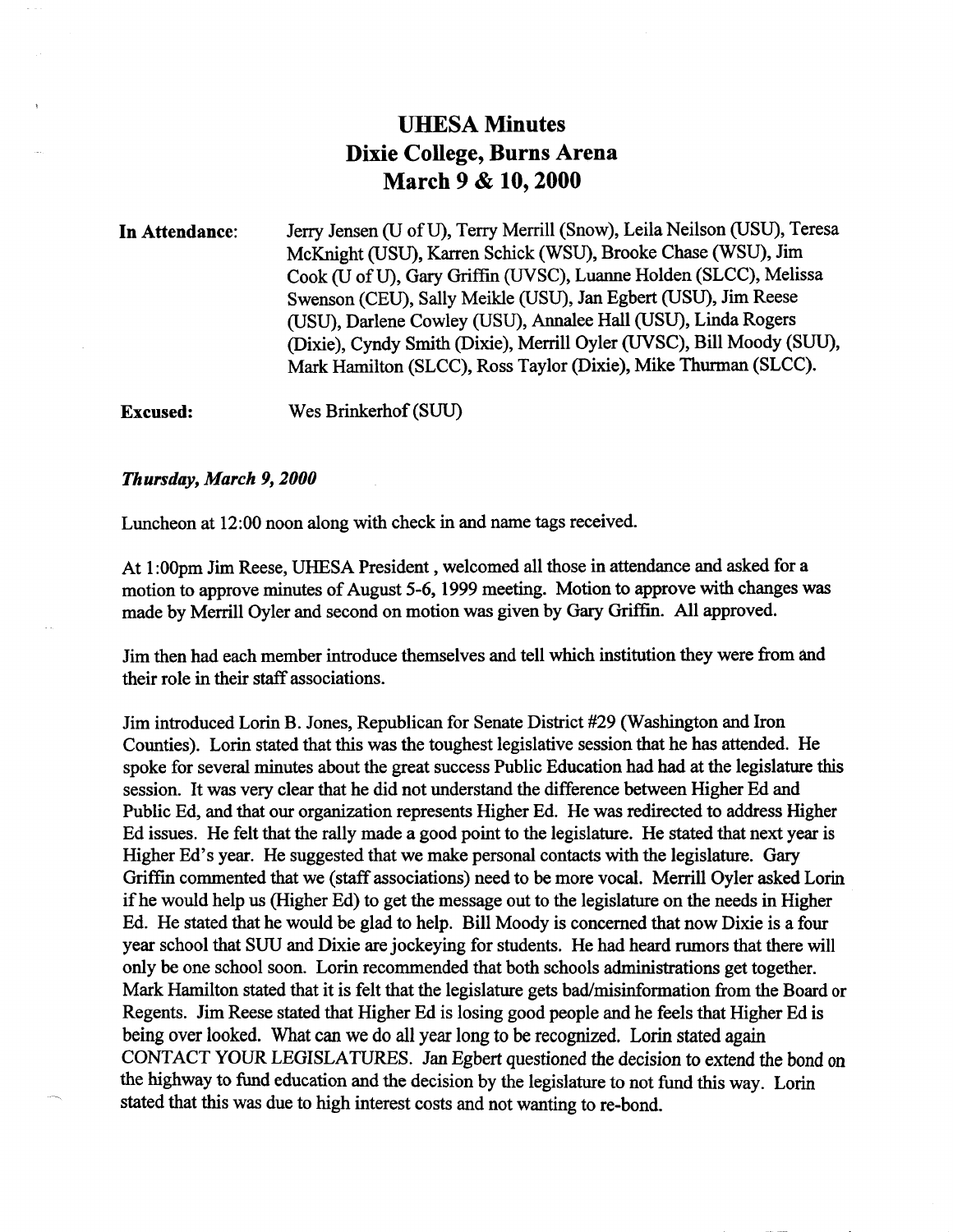Linda Rogers distributed the UHESA budget. The balance is \$777.66 which does not include this conference fees. Anticipated expenses for the March  $9 < 10$  conference was \$30.00. A motion to approve the budget was given by Melissa Swenson and second was made by Annalee Hall. All approved.

A brainstormhig session 2000 legislative Session "So What Just Happened?" was conducted from 2:00 - 3:00pm

Luanne stated that Higher Ed was given a 4% increase for compensation, \$2.3 million for salary equity, \$1.5 million for benefits. The \$1.5 million will cover a 5% benefit increase per employee. State employees were given a 4% increase for compensation plus additional funding for benefit increases. The following is the intent language from S.B. 1, as it is written: " It is the intent of the Legislature that any salary increase be distributed to faculty, professional and classified employees in an equitable manner.". Jim received a response letter from Commissioner Foxley re: salary and benefit issues. A copy was distributed.

Break from 3:00pm - 3:15pm

A continuation of the brainstorming session was held from 3:15pm - 4:30pm.

Meeting was then adjourned.

#### *Friday, March 10,2000*

Jim started the meeting at 9:00am. He turned the time over to Mike Thurman (SLCC) for his presentation on "Humor Your Stress. Mike distributed a Gizmos Worksheet that he had everyone fill out. He then divided the members into groups of threes and distributed a Structural Changes puzzle. Each team was asked to make different geometric shapes using the same puzzle pieces. He then gave each member a picture of an actor or actress and asked then to write a caption for each relating to our association and/or UHESA. A few of the pictures are attached. Mike showed a video tape by Loretta LaRoche entitled "Humor Your Stress - Jest for the Fun of It". Loretta stated that stressed spelled backwards is DESSERTS. We all love desserts. Loretta made the following statements: The glue of life is loving support. Call waiting should be called "Call Rude". Guilt: the gift that keeps on giving. Women are whiners, men are minors. Bring music into your home, it brings life. Lack of humor in your life leads to depression.

She shared the following eight steps of enlightenment:

- 1. Lighten Up (giggle at yourself daily).
- 2. Light the way (smile, fake it 'till you make it).
- 3. Step Lightly (zip here and there, twirl).
- 4. Discover your inner light (count your blessing, pray, listen to your inner self, sing out loud).
- 5. Delight in yourself (pleasure yourself with art, nature, music, give others an opportunity to serve).
- 6. Lighten your load (give up doing everything, call in well).
- 7. Speak Lightly (yell wee, tada).
- 8. Become a Beacon of Light (be more optimistic, become your own hero).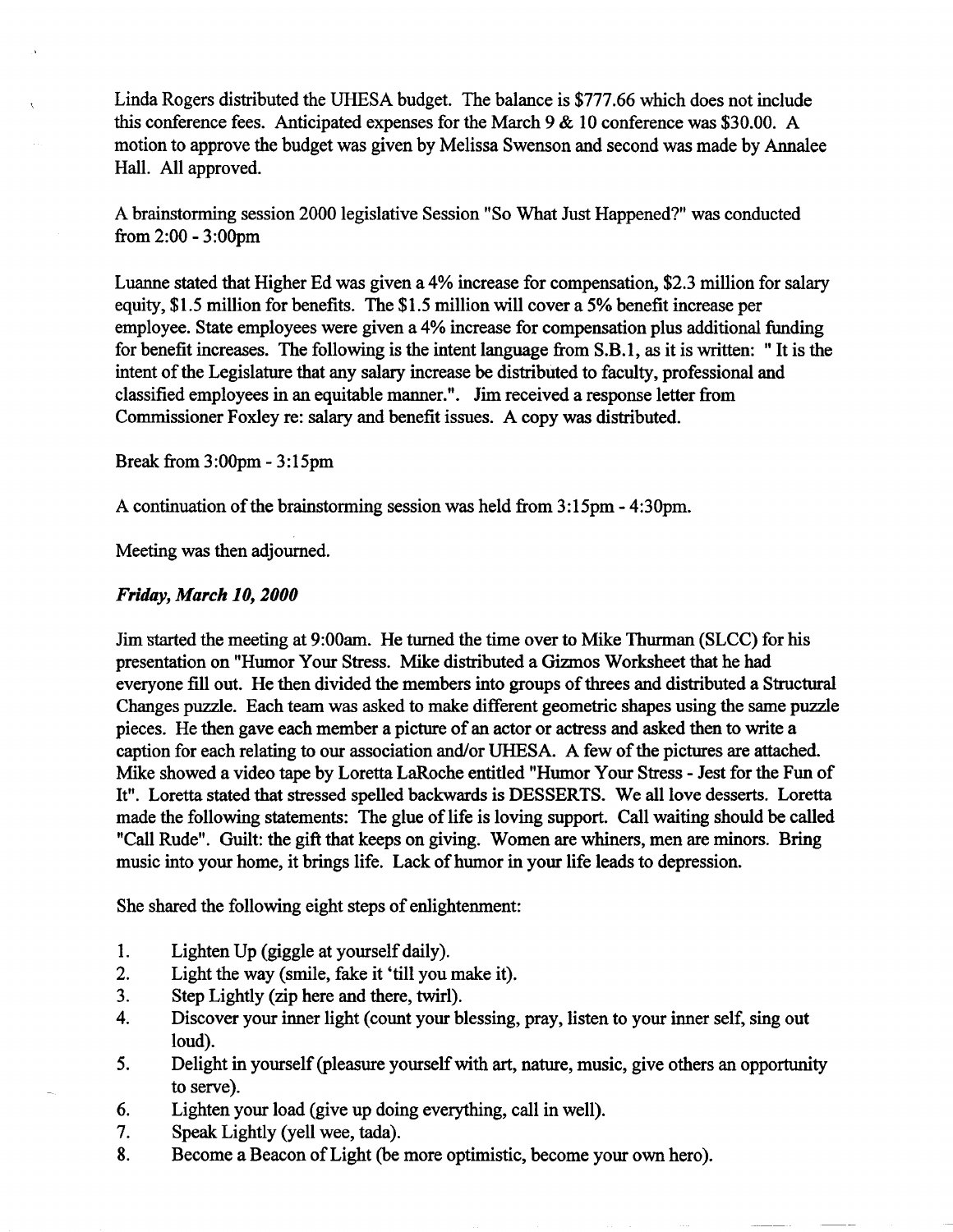She also stated that clowns can help heal...wear a red nose sometimes. In your home, have a humor night. **Celebrate life when ever you can!!** A copy of the video can be purchased through www.stressed.com.

Jim thanked Mike for his presentation.

Luanne thanked Linda Rogers for organizing the conference.

Jim asked what can we (UHESA) do until the August UHESA Meeting. The following ideas and suggestions were given. Ideas were generated from the previous day brainstorming sessions:

- 1. Hold a Rally on Martin Luther King day.
- 2. Support a bill (salary/equity). *(Linda.* Rogers)
- 3. Educate the legislature.
- 4. Check the voting records of the legislatures.
- 5. Act NOW!
- 6. Get politically involved. Attend a caucus meeting. Get nominated. (Merrill Oyler)
- 7. Send thank yous to the legislature.
- 8. Page on UHESA website (Luanne & Linda)
- 9. Let UHESA be a united front to support issues. (Jim Cook)
- 10. Look at other organizations that will support UHESA (example: UPEA) (Jim Cook)
- 11. Invite commissioner of USHE to a UHESA meeting. (Jim Cook)
- 12. Continue to support that benefits be funded separate from salary (Merrill Oyler)
- 13. Keep staff associations members informed at all institutions. \*\*(Karren Schick)
- 14. Improve communication channels (UHESA newsletter).
- 15. Identify and support key players in the legislature. (Gary Griffin)
- 16. Write a follow up letter to the legislature.

\*\* A copy of a brochure that was sent to all U of U staff by Jim Cook, (U of U) was distributed. It was titled "Do you think we need higher staff salaries at the University of Utah?"

Jim asked the members to vote on five of the above issues that they felt needed to be addressed first. The following issues were on top of the list:

- 1. Check the voting records of the legislatures.
- 2. Educate the legislature.
- 3. Continue to support that benefits be funded separate from salary.
- 4. Identify and support key players in the legislature.
- 5. Write up a following up letter to the legislature.

Bill Moody proposed a motion to create a standing committee of UHESA members for documenting, publishing and researching the voting records of the legislature related to Higher Ed. Jim Cook made a second on the motion. It was approved by all. Leila Neilson nominated Bill Moody as the Chair of the Standing Committee. Bill accepted the nomination. Jim Cook seconded the nomination. Volunteers were asked for. Committee will be as follows:

Luanne Holden (SLCC) Jim Cook (U of U) Merrill Oyler (UVSC)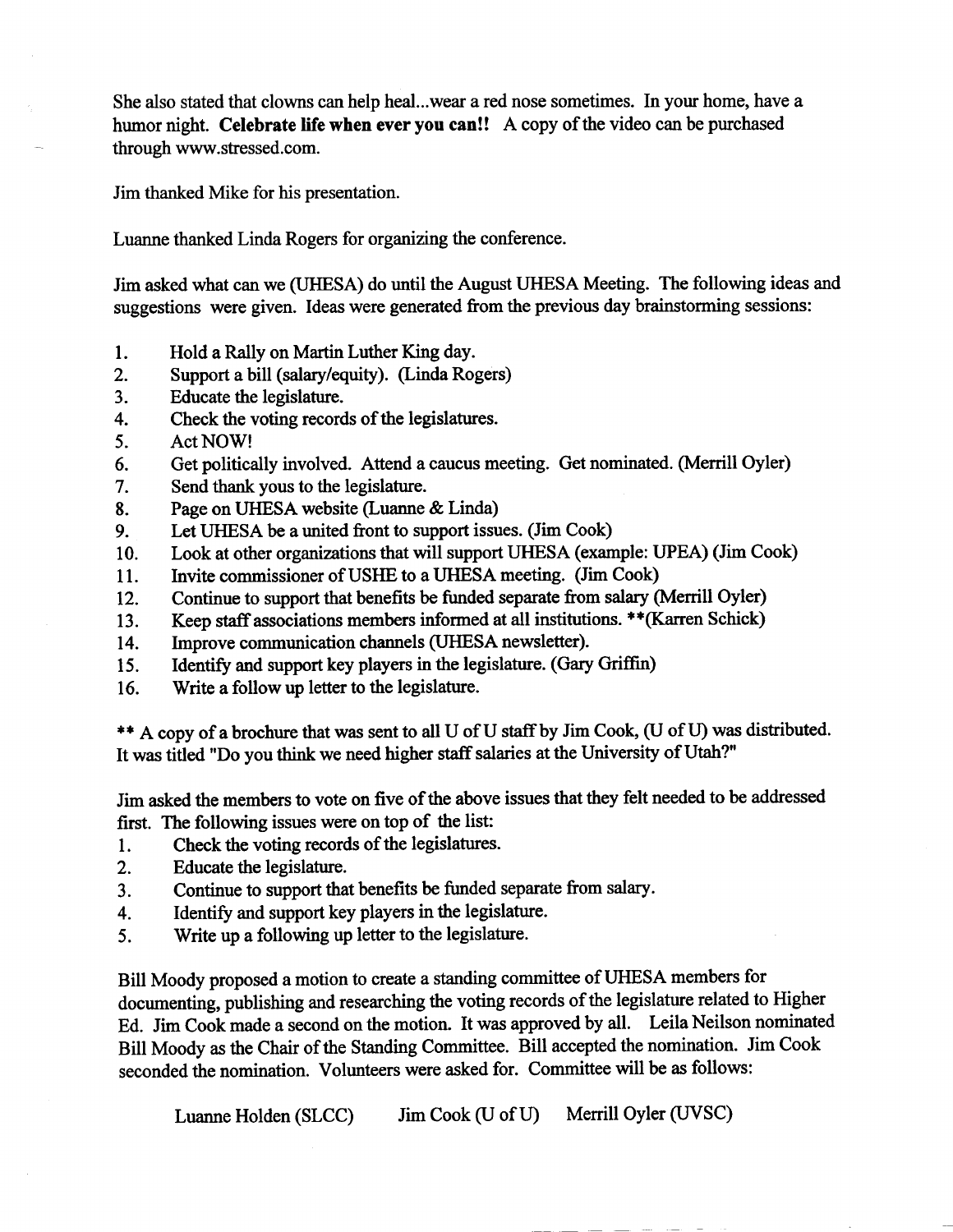

#### **UHESA Winter/Spring General Meeting Dixie College Burns Arena-Colonels Room March 9 & 10, 2000**

#### AGENDA

#### **Thursday, March 9**

| 12:00 Noon       | Luncheon<br>- Check in, Name tags, Introductions                              |  |  |  |  |
|------------------|-------------------------------------------------------------------------------|--|--|--|--|
| 12:45-1:00       | - Approval of August 1999 minutes<br>- UHESA business<br>Review of budget     |  |  |  |  |
| $1:00 - 1:30$    | Senator Lorin V. Jones, District 29<br>"Behind the scenes at the Legislature" |  |  |  |  |
| $1:30 - 2:45$    | <b>Discussion</b><br>2000 Legislative Session "So What Just Happened?"        |  |  |  |  |
| 2:45-3:00        | <b>Break</b>                                                                  |  |  |  |  |
| $3:00 - 4:30$    | continuation of earlier discussion                                            |  |  |  |  |
| Friday, March 10 |                                                                               |  |  |  |  |
| 8:30-9:00        | <b>Continental Breakfast</b>                                                  |  |  |  |  |
| 9:00-10:30       | "Humor Your Stress"<br>Presenter- Mike Thurman, SLCC                          |  |  |  |  |
| 10:30-10:45      | <b>Break</b>                                                                  |  |  |  |  |
| 10:45-12:00      | Discussion<br>"What can we do until the August UHESA meeting?"                |  |  |  |  |
| 12:00 Noon       | Lunch - Goodbyes - Travel safely!                                             |  |  |  |  |